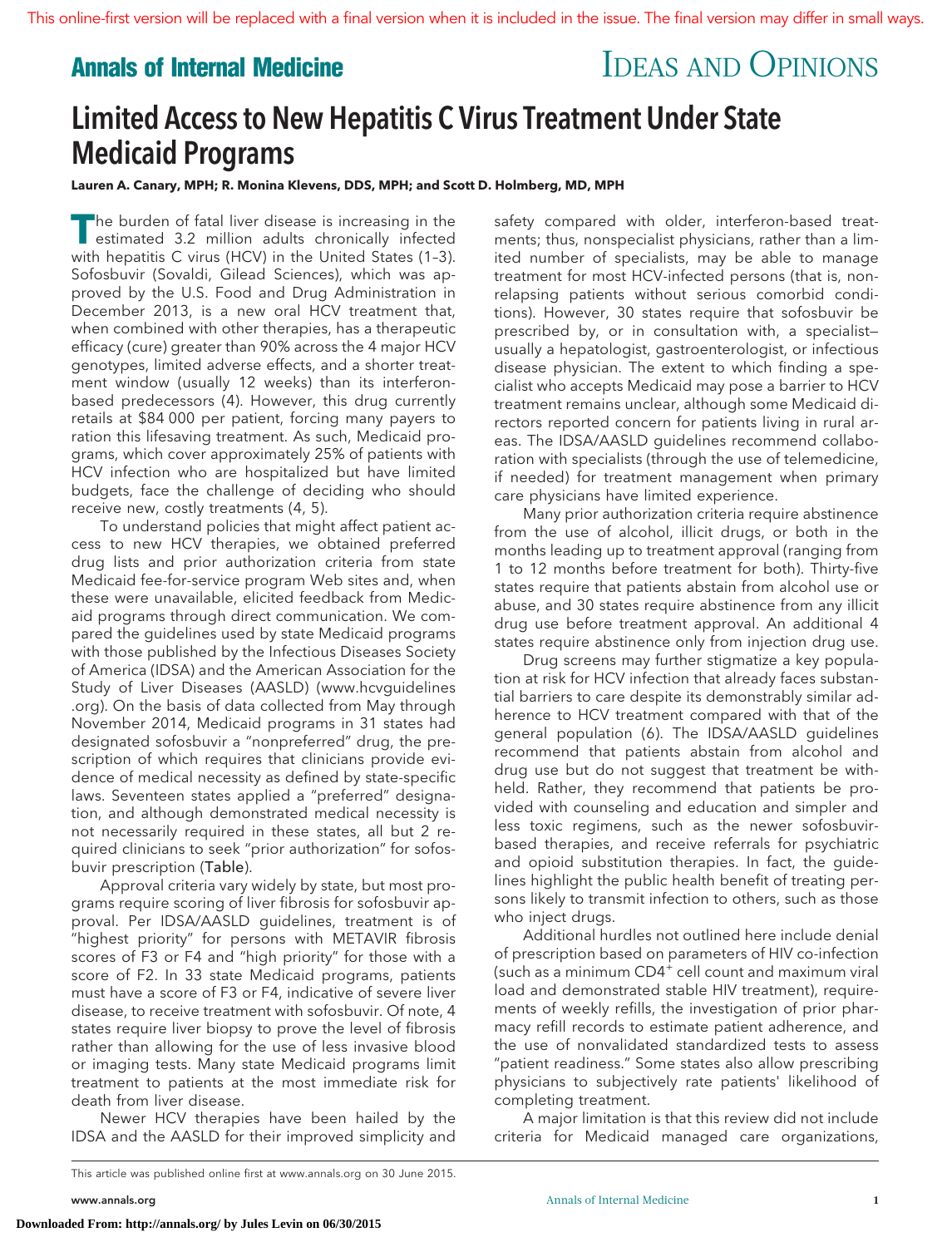IDEAS AND OPINIONS Limited Access to New Hepatitis C Virus Treatment

|  |  | Table. Prior Authorization Criteria for Sofosbuvir Prescription Under State Medicaid Fee-for-Service Programs |
|--|--|---------------------------------------------------------------------------------------------------------------|
|  |  |                                                                                                               |

| <b>State</b><br><b>Status</b> |                | <b>Abstain From</b><br><b>Alcohol Use</b><br><b>Before Treatment</b> |  | <b>Abstain From</b><br><b>Alcohol Abuse</b><br><b>Before Treatment</b> |  | <b>Abstain From</b><br><b>Drug Use Before</b><br><b>Treatment</b> |    | <b>Abstain From</b><br><b>Injection Drug Use</b><br><b>Before Treatment</b> |  | <b>Minimum</b><br><b>METAVIR</b><br><b>Fibrosis Score</b> |                   | <b>Specialist</b><br>Prescriber |  |
|-------------------------------|----------------|----------------------------------------------------------------------|--|------------------------------------------------------------------------|--|-------------------------------------------------------------------|----|-----------------------------------------------------------------------------|--|-----------------------------------------------------------|-------------------|---------------------------------|--|
| Alabama                       | NP             | $\checkmark$                                                         |  | $\checkmark$                                                           |  | $\checkmark$                                                      |    | $\checkmark$                                                                |  | F2                                                        |                   |                                 |  |
| Alaska                        | NP             | $\checkmark$                                                         |  | $\checkmark$                                                           |  | ✓                                                                 |    | ✓                                                                           |  | F3*                                                       |                   |                                 |  |
| Arizona                       | NP             |                                                                      |  | $\checkmark$                                                           |  | $\checkmark$                                                      |    | $\checkmark$                                                                |  | F3                                                        |                   |                                 |  |
| Arkansas                      | NP             |                                                                      |  | ✓                                                                      |  |                                                                   |    | ✓                                                                           |  | $F3*$                                                     |                   |                                 |  |
| California                    | NP             |                                                                      |  |                                                                        |  |                                                                   |    |                                                                             |  | F <sub>3</sub>                                            |                   |                                 |  |
| Colorado                      | NP             |                                                                      |  | $\checkmark$                                                           |  | $\checkmark$                                                      |    | $\checkmark$                                                                |  | F <sub>3</sub>                                            | ✓                 |                                 |  |
| Connecticut                   | P <sup>+</sup> |                                                                      |  |                                                                        |  |                                                                   |    |                                                                             |  |                                                           |                   |                                 |  |
| Delaware                      | NP             | $\checkmark$                                                         |  | ✓                                                                      |  | ✓                                                                 |    | ✓                                                                           |  | F4                                                        |                   |                                 |  |
| District of Columbia          | NP             | $\checkmark$                                                         |  | $\checkmark$                                                           |  | $\checkmark$                                                      |    | $\checkmark$                                                                |  | F <sub>2</sub>                                            | ✓                 |                                 |  |
| Florida                       | <b>NP</b>      | $\checkmark$                                                         |  | ✓                                                                      |  | ✓                                                                 |    | ✓                                                                           |  | F <sub>3</sub>                                            | $\checkmark$      |                                 |  |
| Georgia                       | NP             |                                                                      |  |                                                                        |  |                                                                   |    |                                                                             |  | F <sub>3</sub>                                            |                   |                                 |  |
| Hawaii                        | P              |                                                                      |  | $\checkmark$                                                           |  | ✓                                                                 |    | $\checkmark$                                                                |  | F <sub>3</sub>                                            | ✓                 |                                 |  |
| Idaho                         | NP             |                                                                      |  | ✓                                                                      |  |                                                                   |    | $\checkmark$                                                                |  | F <sub>3</sub>                                            | ✓                 |                                 |  |
| Illinois                      | NP             | $\checkmark$                                                         |  | ✓                                                                      |  | ✓                                                                 |    | $\checkmark$                                                                |  | F <sub>4</sub>                                            | $\checkmark$      |                                 |  |
| Indiana                       | NP             |                                                                      |  |                                                                        |  |                                                                   |    |                                                                             |  | F4                                                        | J                 |                                 |  |
| lowa                          | NP             | $\checkmark$                                                         |  | ✓                                                                      |  | ✓                                                                 |    | $\checkmark$                                                                |  | F3*                                                       | $\checkmark$      |                                 |  |
| Kansas                        | NP             |                                                                      |  | $\checkmark$                                                           |  | $\checkmark$                                                      |    | $\checkmark$                                                                |  | F <sub>3</sub>                                            | ✓                 |                                 |  |
| Kentucky                      | P              | $\overline{a}$                                                       |  | ✓                                                                      |  | ✓                                                                 |    | ✓                                                                           |  | F <sub>3</sub>                                            | ✓                 |                                 |  |
| Louisiana                     | NP             |                                                                      |  | $\checkmark$                                                           |  | $\checkmark$                                                      |    | $\checkmark$                                                                |  | F3*                                                       | ✓                 |                                 |  |
| Maine                         | P              | $\bar{\phantom{a}}$                                                  |  |                                                                        |  |                                                                   |    |                                                                             |  | F1                                                        | $\checkmark$      |                                 |  |
| Maryland                      | $\mathsf P$    | $\checkmark$                                                         |  | $\checkmark$                                                           |  | $\checkmark$                                                      |    | ✓                                                                           |  | F <sub>2</sub>                                            | J                 |                                 |  |
| Massachusetts                 | P              | $\overline{\phantom{a}}$                                             |  |                                                                        |  |                                                                   | ÷  |                                                                             |  | <b>NA</b>                                                 |                   |                                 |  |
| Michigan‡                     | <b>NA</b>      |                                                                      |  |                                                                        |  |                                                                   |    |                                                                             |  |                                                           |                   |                                 |  |
| Minnesota                     | P              |                                                                      |  |                                                                        |  |                                                                   |    |                                                                             |  |                                                           |                   |                                 |  |
| Mississippi                   | P              | $\checkmark$                                                         |  | $\checkmark$                                                           |  | $\checkmark$                                                      |    | $\checkmark$                                                                |  |                                                           |                   |                                 |  |
| Missouri                      | NP             | $\checkmark$                                                         |  | ✓                                                                      |  | $\checkmark$                                                      |    | ✓                                                                           |  | F <sub>3</sub>                                            |                   |                                 |  |
| Montana                       | P              | $\checkmark$                                                         |  | ✓                                                                      |  | $\checkmark$                                                      |    | $\checkmark$                                                                |  | F <sub>3</sub>                                            |                   |                                 |  |
| Nebraska                      | NP             | ✓                                                                    |  | $\checkmark$                                                           |  | ✓                                                                 |    | $\checkmark$                                                                |  | F <sub>3</sub>                                            |                   |                                 |  |
| Nevada                        | P <sup>+</sup> |                                                                      |  |                                                                        |  |                                                                   |    |                                                                             |  |                                                           |                   |                                 |  |
| New Hampshire                 | NP             | $\overline{a}$                                                       |  | $\checkmark$                                                           |  | ✓                                                                 |    | ✓                                                                           |  | F <sub>3</sub>                                            | ✓                 |                                 |  |
|                               | P              |                                                                      |  |                                                                        |  |                                                                   |    |                                                                             |  |                                                           |                   |                                 |  |
| New Jersey‡<br>New Mexico     | <b>NA</b>      | $\overline{a}$                                                       |  |                                                                        |  |                                                                   |    |                                                                             |  | F <sub>3</sub>                                            |                   |                                 |  |
| New York                      | NP             |                                                                      |  |                                                                        |  |                                                                   |    |                                                                             |  | F <sub>3</sub>                                            |                   |                                 |  |
| North Carolina                | NP             | $\bar{\phantom{a}}$                                                  |  | $\checkmark$                                                           |  |                                                                   | L. |                                                                             |  |                                                           |                   |                                 |  |
| North Dakota                  | NP             | $\checkmark$                                                         |  | ✓                                                                      |  | ✓                                                                 |    | $\checkmark$                                                                |  | F <sub>2</sub>                                            |                   |                                 |  |
| Ohio                          |                | $\checkmark$                                                         |  |                                                                        |  | ✓                                                                 |    |                                                                             |  |                                                           | ✓                 |                                 |  |
|                               | NP<br>NP       |                                                                      |  | ✓<br>$\checkmark$                                                      |  |                                                                   |    | ✓<br>$\checkmark$                                                           |  | F <sub>3</sub><br>F <sub>2</sub>                          | $\checkmark$      |                                 |  |
| Oklahoma                      |                |                                                                      |  |                                                                        |  |                                                                   |    |                                                                             |  |                                                           |                   |                                 |  |
| Oregon                        | P<br>P         |                                                                      |  | ✓<br>$\checkmark$                                                      |  | ✓<br>$\checkmark$                                                 |    | ✓<br>$\checkmark$                                                           |  | F4<br>F <sub>3</sub>                                      | ✓<br>J            |                                 |  |
| Pennsylvania                  |                | $\checkmark$                                                         |  |                                                                        |  |                                                                   |    |                                                                             |  | F <sub>3</sub>                                            |                   |                                 |  |
| Rhode Island                  | NP             | $\bar{\phantom{a}}$                                                  |  |                                                                        |  |                                                                   |    |                                                                             |  |                                                           |                   |                                 |  |
| South Carolina‡               | NP             |                                                                      |  |                                                                        |  |                                                                   |    |                                                                             |  |                                                           |                   |                                 |  |
| South Dakota                  | NP             | $\checkmark$                                                         |  | $\checkmark$<br>$\checkmark$                                           |  | ✓<br>$\checkmark$                                                 |    | ✓<br>$\checkmark$                                                           |  | F <sub>3</sub>                                            | $\checkmark$<br>J |                                 |  |
| Tennessee                     | NP             |                                                                      |  |                                                                        |  |                                                                   |    |                                                                             |  | F <sub>3</sub>                                            |                   |                                 |  |
| Texas‡                        | <b>NA</b>      |                                                                      |  |                                                                        |  |                                                                   |    |                                                                             |  |                                                           |                   |                                 |  |
| Utah‡                         | P              |                                                                      |  |                                                                        |  |                                                                   |    |                                                                             |  |                                                           |                   |                                 |  |
| Vermont                       | P              | $\checkmark$                                                         |  | ✓                                                                      |  | $\checkmark$                                                      |    | ✓                                                                           |  | F <sub>3</sub>                                            | ✓                 |                                 |  |
| Virginia                      | NP             | $\checkmark$                                                         |  | $\checkmark$                                                           |  | $\checkmark$                                                      |    | $\checkmark$                                                                |  | F <sub>3</sub>                                            | J                 |                                 |  |
| Washington                    | NP             | ✓                                                                    |  | ✓                                                                      |  |                                                                   |    | ✓                                                                           |  | F <sub>3</sub>                                            | ✓                 |                                 |  |
| West Virginia                 | NP             | $\checkmark$                                                         |  | ✓                                                                      |  | ✓                                                                 |    | ✓                                                                           |  | F <sub>3</sub>                                            | $\checkmark$      |                                 |  |
| Wisconsin                     | P              |                                                                      |  | ✓                                                                      |  | ✓                                                                 |    | ✓                                                                           |  | F <sub>3</sub>                                            | $\checkmark$      |                                 |  |
| Wyoming                       | P              |                                                                      |  | ✓                                                                      |  | $\checkmark$                                                      |    | ✓                                                                           |  |                                                           |                   |                                 |  |

METAVIR = Meta-analysis of Histologic Data in Viral Hepatitis; NA = not available; NP = nonpreferred; P = preferred.

\* Biopsy required.

† No prior authorization required.

‡ No published criteria.

which cover most Medicaid recipients in some states. Prior authorization criteria used by such programs often, but do not necessarily, align with fee-for-service criteria in those states.

This listing of prior approval criteria by state Medicaid offices provides insight into the pressure that approval of new, costly HCV treatments places on state Medicaid programs and the resultant warehousing policies that limit access to lifesaving treatment. It also reveals the decision-making processes being used by drug utilization review boards that are reportedly choosing approval criteria on the basis of a mix of medical evidence, cost considerations, and perhapsunmeasured preferences. The financial burden necessitating warehousing strategies for HCV treatment is not unique to Medicaid programs, and investigation of prior authorization strategies used by other public and private payers is warranted.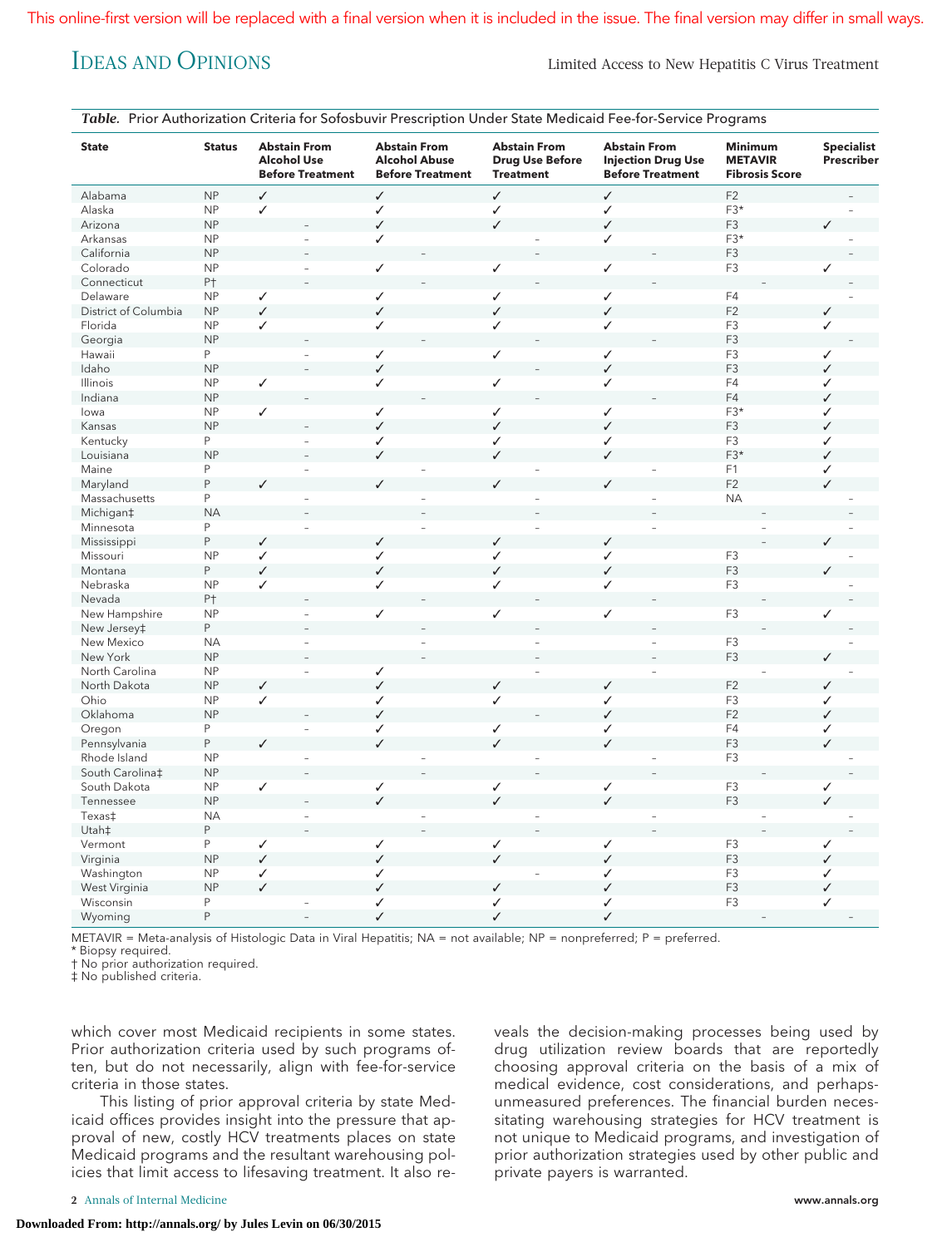Limited Access to New Hepatitis C Virus Treatment **IDEAS AND OPINIONS** 

Treatment of patients with HCV infection is costeffective from a societal point of view (7), but the combination of the high cost of treatment and insufficient Medicaid budgets precludes programs from providing widespread access to treatment. Under any financial context, when payers make decisions about HCV treatment, it will be important to consider the ethics and public health implications of prioritizing patients for treatment. The effects of prior approval policies for new HCV treatments on patient outcomes warrant continued investigation.

From the Centers for Disease Control and Prevention, Atlanta, Georgia.

**Disclaimer:** The findings and conclusions in this article are those of the authors and do not necessarily represent the official position of the Centers for Disease Control and Prevention.

**Acknowledgment:** The authors thank Cecily Campbell, JD, LLM (ORISE Fellow, Division of Viral Hepatitis, Centers for Disease Control and Prevention), and the Center for Health Law and Policy Innovation at Harvard Law School for providing their expert knowledge of Medicaid law and structure.

**Disclosures:** Disclosures can be viewed at [www.acponline.org](http://www.acponline.org/authors/icmje/ConflictOfInterestForms.do?msNum=M15-0320) [/authors/icmje/ConflictOfInterestForms.do?msNum=M15-0320.](http://www.acponline.org/authors/icmje/ConflictOfInterestForms.do?msNum=M15-0320)

**Requests for Single Reprints:** Lauren A. Canary, MPH, Division of Viral Hepatitis, National Foundation for the Centers for

Disease Control and Prevention, Mailstop G-37, Atlanta, GA 30329; e-mail, [lcanary@cdc.gov.](mailto:lcanary@cdc.gov)

Current author addresses and author contributions are available at [www.annals.org.](http://www.annals.org)

Ann Intern Med. doi:10.7326/M15-0320

### **References**

1. Denniston MM, Jiles RB, Drobeniuc J, Klevens RM, Ward JW, McQuillan GM, et al. Chronic hepatitis C virus infection in the United States, National Health and Nutrition Examination Survey 2003 to 2010. Ann Intern Med. 2014;160:293-300. [PMID: 24737271] doi:10 .7326/M13-1133

2. Ly KN, Xing J, Klevens RM, Jiles RB, Ward JW, Holmberg SD. The increasing burden of mortality from viral hepatitis in the United States between 1999 and 2007. Ann Intern Med. 2012;156:271-8. [PMID: 22351712] doi:10.7326/0003-4819-156-4-201202210-00004 3. Holmberg SD, Spradling PR, Moorman AC, Denniston MM. Hepatitis C in the United States. N Engl J Med. 2013;368:1859-61. [PMID: 23675657] doi:10.1056/NEJMp1302973

4. Lawitz E, Mangia A, Wyles D, Rodriguez-Torres M, Hassanein T, Gordon SC, et al. Sofosbuvir for previously untreated chronic hepatitis C infection. N Engl J Med. 2013;368:1878-87. [PMID: 23607594] doi:10.1056/NEJMoa1214853

5. Kim WR, Gross JB Jr, Poterucha JJ, Locke GR 3rd, Dickson ER. Outcome of hospital care of liver disease associated with hepatitis C in the United States. Hepatology. 2001;33:201-6. [PMID: 11124837] 6. Grebely J, Dore GJ. Can hepatitis C virus infection be eradicated in people who inject drugs? Antiviral Res. 2014;104:62-72. [PMID: 24468275] doi:10.1016/j.antiviral.2014.01.002

7. Leidner AJ, Chesson HW, Xu F, Ward JW, Spradling PR, Holmberg SD. Cost-effectiveness of hepatitis C treatment for patients in early stages of liver disease. Hepatology. 2015;61:1860-9. [PMID: 25677072] doi:10.1002/hep.27736